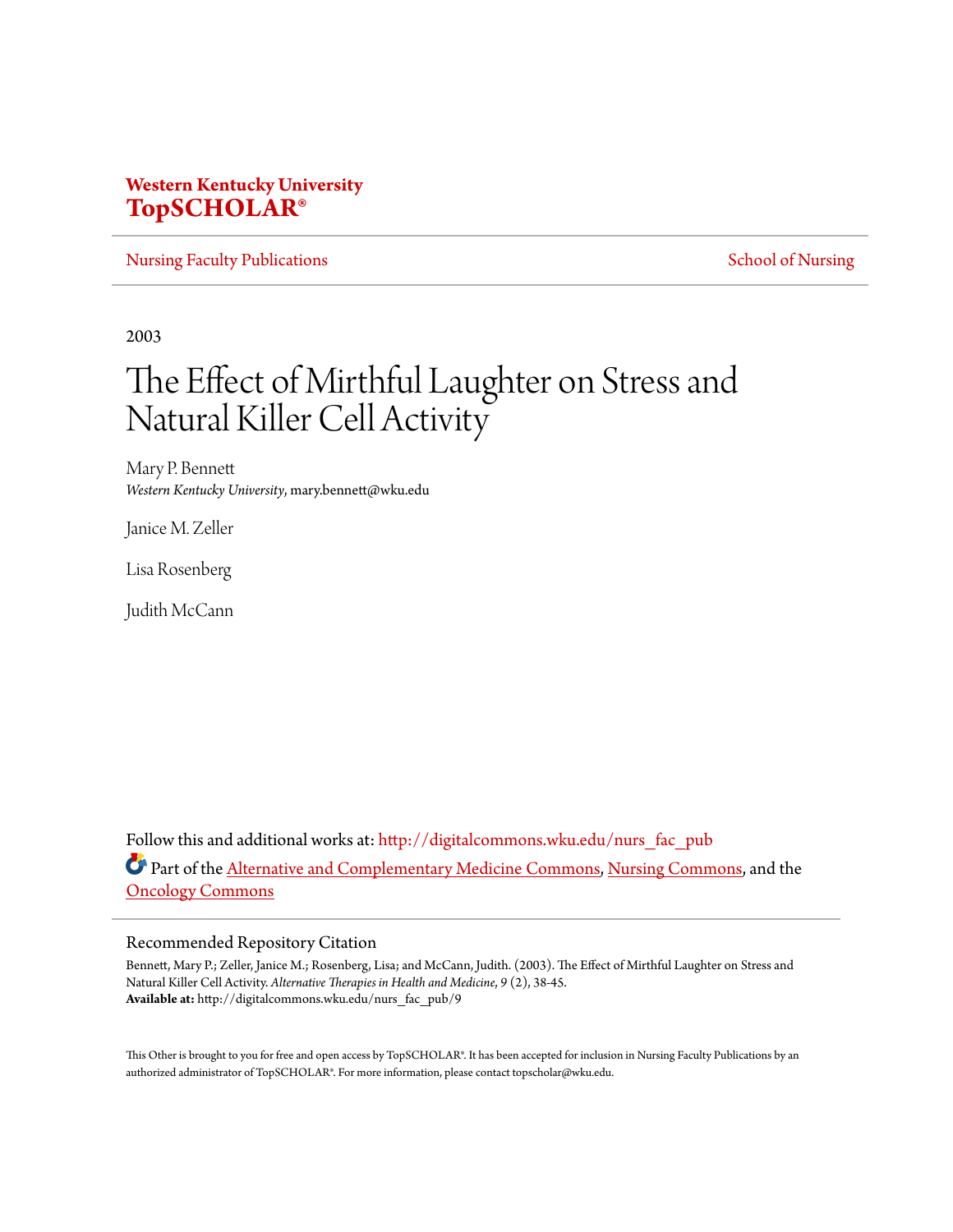## original research

# THE EFFECT OF MIRTHFUL LAUGHTER ON STRESS AND NATURAL KILLER CELL ACTIVITY

Mary P. Bennett, DNSc, RN, Janice M. Zeller, PhD, RN, FAAN, Lisa Rosenberg, PhD, RN, Judith McCann, DNSc, RN

**Mary P. Bennett is associate professor and assistant dean, Indiana State University School of Nursing in Terre Haute, Ind. Janice M. Zeller is professor, Department of Adult Health Nursing and associate professor, Department of Immunology/Microbiology; and Lisa Rosenberg is assistant professor, Department of Community and Mental Health Nursing and associate dean, Student Affairs, College of Nursing, at Rush University, Chicago, Ill. Judith McCann is associate professor, Department of Adult Health Nursing, Rush University College of Nursing and research scientist, Rush Institute for Healthy Aging, Rush-Presbyterian-St. Luke's Medical Center, Chicago, Ill.**

**Context •** *A recent survey of rural Midwestern cancer patients revealed that humor was one of the most frequently used complementary therapies. Psychoneuroimmunology research suggests that, in addition to its established psychological benefits, humor may have physiological effects on immune functioning.*

**Objective •** *To determine the effect of laughter on self-reported stress and natural killer cell activity.*

**Design •** *Randomized, pre-post test with comparison group.* 

**Setting •** *Indiana State University Sycamore Nursing Center, which is a nurse-managed community health clinic in a mid-sized, Midwestern city.*  **Participants •** *33 healthy adult women.*

**Intervention •** *Experimental subjects viewed a humorous video while subjects in the distraction control group viewed a tourism video.*

**Main Outcome Measures •** *Self-reported stress and arousal (Stress Arousal Check List), mirthful laughter (Humor Response Scale), and immune function (chromium release natural killer [NK] cell cytotoxicity assay).*

**Results •** *Stress decreased for subjects in the humor group, compared with those in the distraction group (* $U_{32}$ =215.5; P=.004). Amount of *mirthful laughter correlated with postintervention stress measures for persons in the humor group (*r *<sup>16</sup>=-.655;* P*=.004). Subjects who scored greater than 25 on the humor response scale had increased immune*

*function postintervention (*t *<sup>16</sup>=2.52* P*=.037) and compared with the remaining participants (*t *<sup>32</sup>=32.1;* P*=.04). Humor response scale scores correlated with changes in NK cell activity (*r *<sup>16</sup>=.744;*P *=.001).*

**Conclusion •** *Laughter may reduce stress and improve NK cell activity. As low NK cell activity is linked to decreased disease resistance and increased morbidity in persons with cancer and HIV disease, laughter may be a useful cognitive-behavioral intervention.*

FOVER WE was approximated that various types of stressors lead to interactions among the neurological, endocrine, and immune systems, which can decrease immune functioning and disease resistance.<sup>13</sup> However, research is l (PNI) research has repeatedly documented that various types of stressors lead to interactions among the neurological, endocrine, and immune systems, which can decrease immune functioning and disease resistance. $13$  However, research is limited as to the interfunction. Despite this lack of data, a number of interventions have been developed and marketed to the public with little or no documentation of their effectiveness or mechanisms of action.

According to a survey of rural Midwestern cancer patients, more than 87% of the respondents were currently using at least 1 complementary or alternative intervention in addition to mainstream medical care.<sup>4</sup> The most common intervention cited was prayer, followed by humor. Fifty percent of the respondents reported already using humor-intervention, and an additional 13% stated that they would consider using the method.<sup>4</sup> Women were more interested in use of humor than men in this survey study of local cancer patients.<sup>4</sup> Consequently, we originally envisioned a study of the effects of humor in women with breast cancer.

The use of humor as an intervention has been emphasized in both consumer<sup>5-7</sup> and professional publications.<sup>8-15</sup> Unfortunately, despite the popularity of humor as a cognitive-behavioral intervention, there appears to be little scientific documentation to support the use of humor in this role. According to Fry, "as with most grass-roots movements, there is little laboratory, statistical, analytic, or otherwise scientific evidence to justify scientifically the huge degree of enthusiasm for uses of humor in this context."16(p119) Several reports have demonstrated the use of humor to reduce stress, relieve pain, or as an adjuvant therapy to improve overall quality of life.<sup>1721</sup> According to these studies, laughter appears to improve mood, reduce psychologi-

*Reprint requests: InnoVision Communications, 169 Saxony Rd, Suite 104, Encinitas, CA 92024; phone, (760) 633-3910 or (866) 828-2962; fax, (760) 633-3918; e-mail, alternative.therapies@ innerdoorway.com.*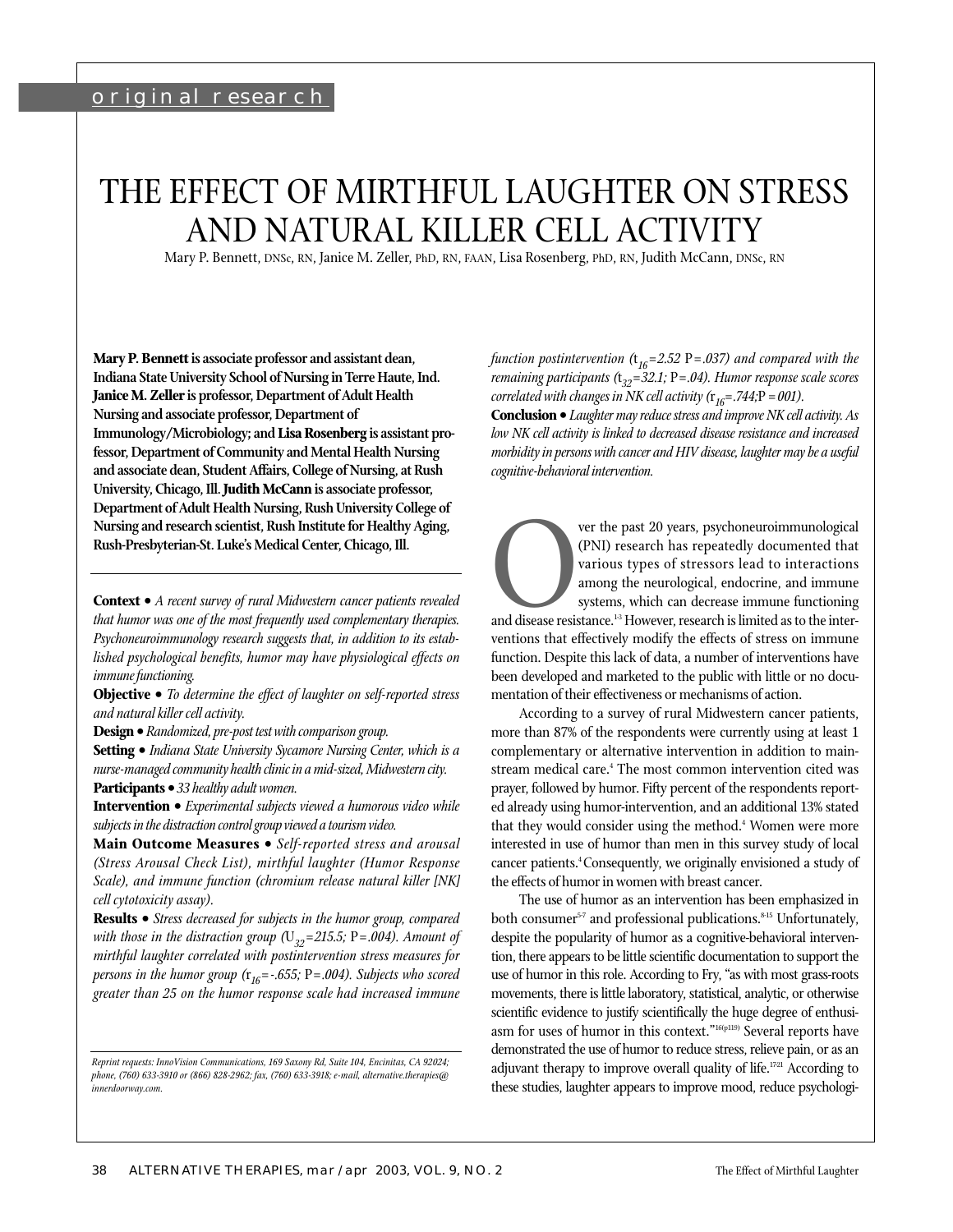cal measures of stress, and reduce perception of pain. The mechanisms that underlie these effects may involve release of psychological tension, which could act as a buffer of stressful events on affect.

However, it is also possible that physiological factors may be involved. For example, laughter can lead to changes in heart rate, skin temperature, blood pressure, pulmonary ventilation, skeletal muscle activity, and brain activity, which may improve overall well-being.<sup>16</sup>

Laughter may improve immune function by blocking production of stress hormones, such as cortisol, and by increasing the release of immunoenhancers, such as beta-endorphin.<sup>22-25</sup> However, data to support this aspect of humor therapy are scant. In fact, according to a published interview with Steven Locke, a psychoimmunologist at Harvard, "if there's anything newsworthy about this subject, it's how little research has been done, considering how widely accepted the ideas are."<sup>26</sup>

According to PNI theory and some humor studies, humor may influence health through moderation of stress chemicals and/or immunoenhancement.<sup>2734</sup> A handful of studies have demonstrated that exposure to a humorous stimulus can result in immunoenhancement, as evidenced by increased levels of salivary immunoglobulin A (IgA).32,35-37 However, use of salivary IgA as a measure of immune function has been challenged by some investigators<sup>38,39</sup> because of variations in individual salivary flow rate and the use of stimulated versus nonstimulated samples in some studies. In addition, the clinical significance of increased levels of salivary IgA is questionable. For this study, natural killer (NK) cell activity was used as the measure of immune function because NK cell activity assays provide some of the clearest and most replicable results in this type of research.<sup>1,40</sup>

#### **EFFECT OF LAUGHTER ON NK CELL ACTIVITY**

According to earlier work,<sup>27</sup> subjects who laughed while viewing a humorous video had decreased levels of glucocorticoids. Because elevated glucocorticoid levels have been demonstrated to reduce NK cell activity,<sup>41</sup> it appears plausible that laughter may influence NK cell activity. However, empirical evidence is scant and conflicting. To our knowledge, only 4 studies have examined the influence of a humorous stimulus on NK cell activity. The first study enrolled 22 women with breast cancer to determine the effects of viewing a both a humorous video and a distressing video.<sup>42</sup> In a randomized crossover design, blood samples were taken before and after each video-viewing. The pretesting data for the second video served as an additional poststimulus test point for the first video. No significant changes were noted in NK cell numbers or activity at the end of either video. However, contrary to expectations, NK cell activity was significantly decreased 23 hours after viewing the humor video, and NK cell activity was significantly increased 23 hours after viewing the distressing film. The investigators suggested that this could be a rebound effect caused by a possible change in NK cell activity during the preceding 22 hours. Conversely, it could be related to anticipation of the film the subjects were about to view. Because data were not collected 23 hours after the second film, it was not possible to determine which of these factors may have been responsible for the potentially paradoxical findings. In addition, because this study involved running multiple group assays over a period of weeks, data on day-to-day NK cell activity assay variability would have helped to assess the reliability of the results.

In a study of 5 healthy male medical students, NK cell activity was significantly increased following a humorous video.<sup>41</sup> For the experimental conditions, subjects viewed a 60-minute humorous video; control conditions were met by having the subjects sit quietly in the same room for the same length of time a few days later. Samples for NK cell activity were drawn at baseline and immediately after the movie or the quiet time. Because 2 separate assays were conducted for the experimental versus the control conditions, the between-groups data were subject to possible interassay variability. However, this would not affect the pre-post data from either condition, so the findings concerning NK cell activity could be considered valid using a strictly pre-post methodology.

In a third study, the effect of both humor and exam stress on T-cell subset percentages and NK cell activity was determined in 8 healthy male medical students.<sup>43</sup> The immune parameters were measured before and after an examination and before and after watching a humorous video. Contrary to findings from other studies of stress and immune function,  $4446$  there was no significant change in either of the immune parameters following the exam, and NK cell activity was decreased immediately following the humorous video.<sup>43</sup> Limitations of this study include the use of a small, all male sample and lack of a control group.

In the most recently reported study, the effect of exposure to a 60-minute humorous video on the activity of NK cells was examined in a controlled study of 12 healthy male medical students.<sup>31</sup> Results showed that only members of the humor group had a significant increase in post-NK cell activity levels. Similar to the earlier study by this group, the sample was limited to a small number of male medical students.

Research on the effects of laughter on stress and immune function is still in the early phases. In addition, all previous work in this area, with the exception of 1 unpublished dissertation, was conducted using all male subjects. In light of these findings, a clinical study of the effects of humor and laughter in women with breast cancer was judged to be premature. Therefore, our study investigated the effect of laughter and sense of humor on stress and immune function in a sample of healthy women.

## **METHODS**

#### **Subjects**

The study sample comprised 33 healthy women recruited from the rural Midwest using a variety of methods. The volunteers were prescreened for inclusion and exclusion criteria before being admitted into the study. Persons having symptoms of depression, taking immunosuppressant medications, having chronic illness, using antidepressants, taking herbal supplements, having sleeping difficulties, or having unexplained weight changes were excluded from the study. The use of extensive exclusion criteria was based on a thorough review of the literature, which indicated that several known factors affect immune function. Given that the sample size was to be relatively small, it was decided that the study design should control for as many immunoresponsive factors as possible.

Subjects were asked to state their preferences for 1 of 3 humor-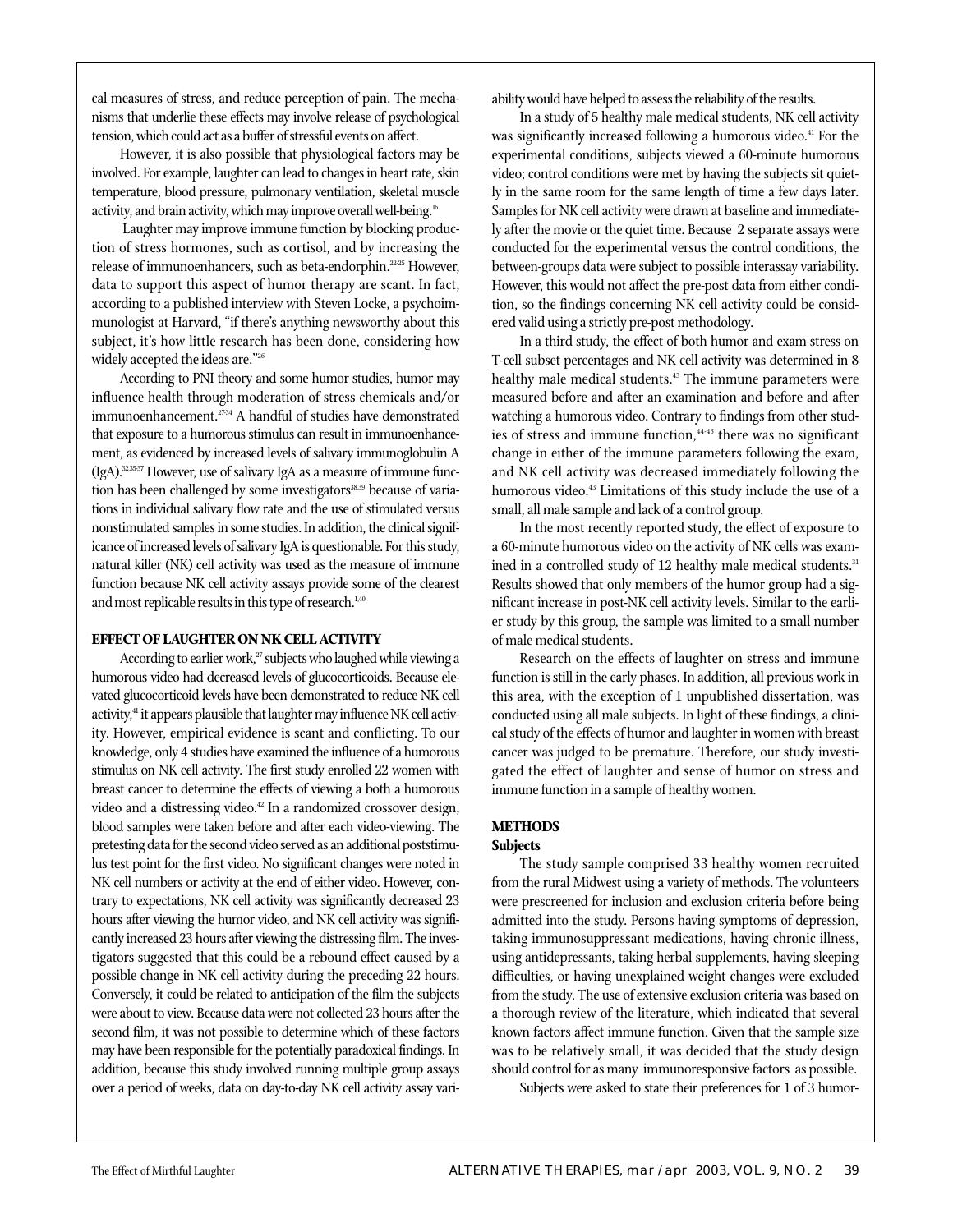ous videos: *Bill Cosby, Himself*; *Tim Allen, Men are Pigs*; or *Robin Williams: Live at the Met*. This method followed the assumption that the subjects would pick the movie style that they found most humorous, and thus maximize the effect of the stimulus. The majority chose the Bill Cosby video. These subjects were scheduled into groups for the video-viewing phase. An insufficient number voiced a preference for either of the other films to put together a study group.

Subjects who met the study criteria were randomly assigned to experimental (humor) or control (distraction) groups. Subjects remained blind to their group assignment until the humor or distraction video began. The researcher conducting the laboratory assays also remained blind to group assignment during the data collection phase. Because of limitations on the number of laboratory samples that could be analyzed at one time, data collection was conducted on 4 different days spread over a 2-week period.

#### **Instruments**

The Life Experience Survey  $(LES)^{47}$  was used to determine possible effects from exposure to recent negative life event stress. The Stress Arousal Check List (SACL) was used to determine both levels of stress and arousal.48 The Center for Epidemiologic Studies Depressed Mood Scale (CES-D) was used to screen subjects for signs of depression.<sup>49</sup> Both the Situational Humor Response Questionnaire (SHRQ)<sup>33</sup> and the Multidimensional Humor Response Scale (MHRS) were used to document sense of humor.<sup>50</sup> All of the psychological instruments used had previously established reliability and validity.

To document mirthful laughter, the Humor Response Scale (HRS) was developed for use in this study.51 The HRS is an observer rating scale that allows subject humor responses to be recorded and quantified in a systematic manner.

Finally, to measure NK cell activity, a modification of the standard 4-hour radiolabeled chromium (51Cr) release assay was used.<sup>52</sup> Interassay correlations for the daily laboratory controls ranged from .979 to .999, with a mean correlation coefficient of .991, indicating highly reliable NK cell activity assay results over the 4 days of data collection. NK cell activity was reported using lytic units (LU).<sup>53</sup>

#### **RESULTS**

Despite randomization, data analysis revealed significant differences between the subjects assigned to the distraction group versus the humor group on the following measures: weight, selfreported stress arousal, and NK cell activity. At the time the baseline measures were carried out, the subjects were aware that they were in a controlled study of the effect of humor on stress and immune function, but remained blinded to their group assignment. Because of significant baseline differences in these parameters, change scores and *t* tests were used to determine between group differences in the relevant factors following the videos.

#### **Pre-Post Video Results**

#### *Mirthful Laughter and NK Cell Activity*

Paired *t* tests revealed no statistically significant difference in NK cell activity change between subjects who viewed the humor video and subjects who viewed the distraction video (t=1.52; *P*= .138).

Therefore, simply viewing a video or diurnal changes did not lead to statistically different post-NK cell activity.

However, when mirthful laughter was taken into consideration, using the HRS, a different picture emerged. As shown in Figure 1, scores on the HRS significantly correlated with change in NK cell activity for subjects in the humor group ( $r_{16}$ =.774 ; *P*= .001). Scores on the HRS also tended to correlate with post-NK cell activity for persons in the humor group  $(r_{16} = .45; P = .07)$ . As shown in Figure 2, subjects who scored a 25 or above on the HRS, which indicated mirthful laughter responses, had significantly increased post-NK cell activity, compared with their baseline NK cell activity (mean increase of 15.77 LU, *t* <sup>8</sup>=2.52; *P*=.037). In addition, subjects who scored 25 or above on the HRS had significantly greater positive change in NK cell activity compared with other subjects in the humor group  $(t_{16} = 4.85; P = .002)$ , and compared with all other participants in this study  $(t_{32}=2.1; P=.04$ .

Persons who watched the humorous video and did not display mirthful laughter had significantly decreased NK cell activity at posttesting (*t* <sup>7</sup>=4.4; *P*=.003). These data reinforce that it is not simply exposure to a humorous stimulus that improved immune function, but the response elicited by the video. The experience of participants who viewed a supposedly humorous video without finding it funny, while in the presence of others who were amused, perhaps triggered an affectively negative response. This may have accounted for the decreased NK cell activity noted in these subjects.

#### *Laughter and Stress Arousal*

Although stress scores decreased somewhat for persons in both groups, according to the Mann-Whitney U test, stress scores decreased more for persons in the humor group, compared with persons in the distraction group ( $U_{32}$ =215.5; *P*=.004). In addition, as shown in Figure 3, persons in the humor group who laughed more reported lower post stress levels  $(r_{16} = -.655; P = .004)$ . However, the change in stress scores appeared to be independent of the change in NK cell activity observed in persons in the humor group (*r* <sup>32</sup>=.21; *P*=.262).

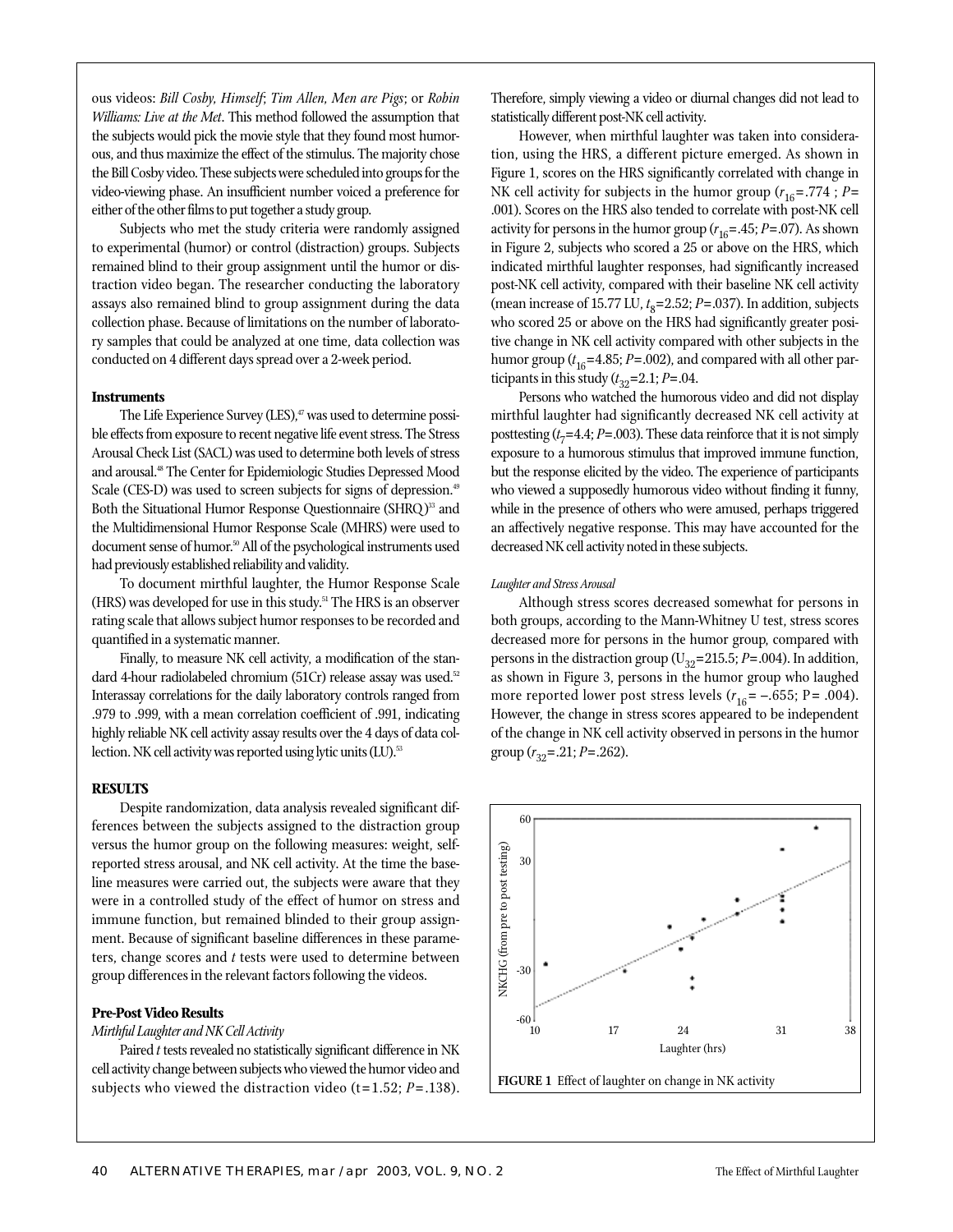Interestingly, change in stress scores tended to correlate with change in NK cell activity for members of the distraction group (*r* 15= –.29; *P*=.081). Decreased stress levels appeared to be related to positive change in NK cell activity, even though the distraction group as a whole did not have significantly decreased stress following the videos. For some people, taking the afternoon off work and watching a tour video was sufficient to decrease their stress levels and increase their NK cell activity, but these changes were not statistically significant.

Student's *t* test indicated that arousal decreased significantly for persons in the distraction group, compared with those in the humor group  $(t_{16} = -2.82; P = .008)$ . Subjects in the distraction group reported greater agreement with feelings of sleepiness and drowsiness following the video tours. This decrease in arousal was not correlated with change in NK cell activity (*r* <sup>15</sup> = –.054; *P*=.84) for members of the distraction group (Figure 2).

#### **Post Intervention Correlations**

#### *Pre-NK Cell Activity Levels and NK Change:*

Overall, a negative correlation was found between pre-NK cell activity levels and NK cell activity change  $(r_{32} = -.465; P = .007)$  for subjects in both groups, indicating that persons who had higher levels of NK cell activity at the start of the study had less positive NK cell activity change during the intervention. This could be due to a ceiling effect, similar to that noted in salivary IgA levels by Dillon and colleagues<sup>35</sup>; persons who start with relatively high NK cell activity levels may not show much improvement. It could also be related to regression towards the mean, with persons having lower pre-NK cell activity scores having increased post-NK cell activity levels, and persons having higher pre-NK cell activity scores ending with decreased post-NK cell activity scores. This finding is noteworthy because, despite random assignment, persons in the humor group started with higher levels of pre-NK cell activity than persons assigned to the distraction group. This would lead us to assume that persons in the humor group should, therefore, have had less positive NK cell activity change, compared with persons in the distraction group. Yet following the videos, persons in the humor group did not have significantly different NK cell activity change than persons in the distraction group. Moreover, as noted above, persons who displayed mirthful laughter actually had higher levels of positive NK cell activity change than persons in the humor group who did not laugh and higher than the rest of the study participants. In univariate models, pre-NK cell activity levels explained 29% of the variance in NK cell activity change scores in the humor group  $(r_{16} = .54; P = .025)$  and HRS scores explained 55% of the variance in NK cell activity change scores (*r* 16=.74; *P*=.001). In a multivariate model controlling for pre-NK cell activity levels, HRS scores explained 67% of the variance in NK cell activity change scores in the humor group ( $R^2$ =.669; *P*<.005). These data suggest that mirthful laughter can act to improve NK cell activity, even for persons who already have higher levels of NK cell activity.

#### *Stress Levels and NK Cell Activity Change*

The only other variables that correlated with change in NK cell activity scores for members of both groups were pre and post stress levels. Both prestress (*r* <sup>32</sup>= –.37; *P*=.034) and poststress (*r*(32)= –.43;



*P*=.012) levels correlated significantly with NK cell activity change, with persons having higher stress levels also demonstrating less improvement or a decrease in NK cell activity following the videos.

#### **COMMENT**

#### **Exposure to a Humorous Video, Mirthful Laughter, and Immune Function**

As a whole, NK cell activity change scores were not significantly different for participants who viewed a humorous video compared with persons in the distraction control group. Therefore, exposure to a humorous video alone did not significantly affect immune function. Although scores on the HRS tended to correlate with post-NK cell activity for all persons in the humor group, only persons who displayed overt laughter (score of 25 or above on the HRS) had significant improvement in their posttest NK cell activity and greater positive change in NK cell activity when compared with the remainder of the study participants. These data seem to indicate that a subject's behavioral/physiological response was the operative factor leading to improved NK cell activity, not merely exposure to a humorous video.

A negative correlation was found between pre-NK cell activity levels and NK cell activity change for all subjects in this study, possibly due to the previously described ceiling effect<sup>35</sup> or regression towards

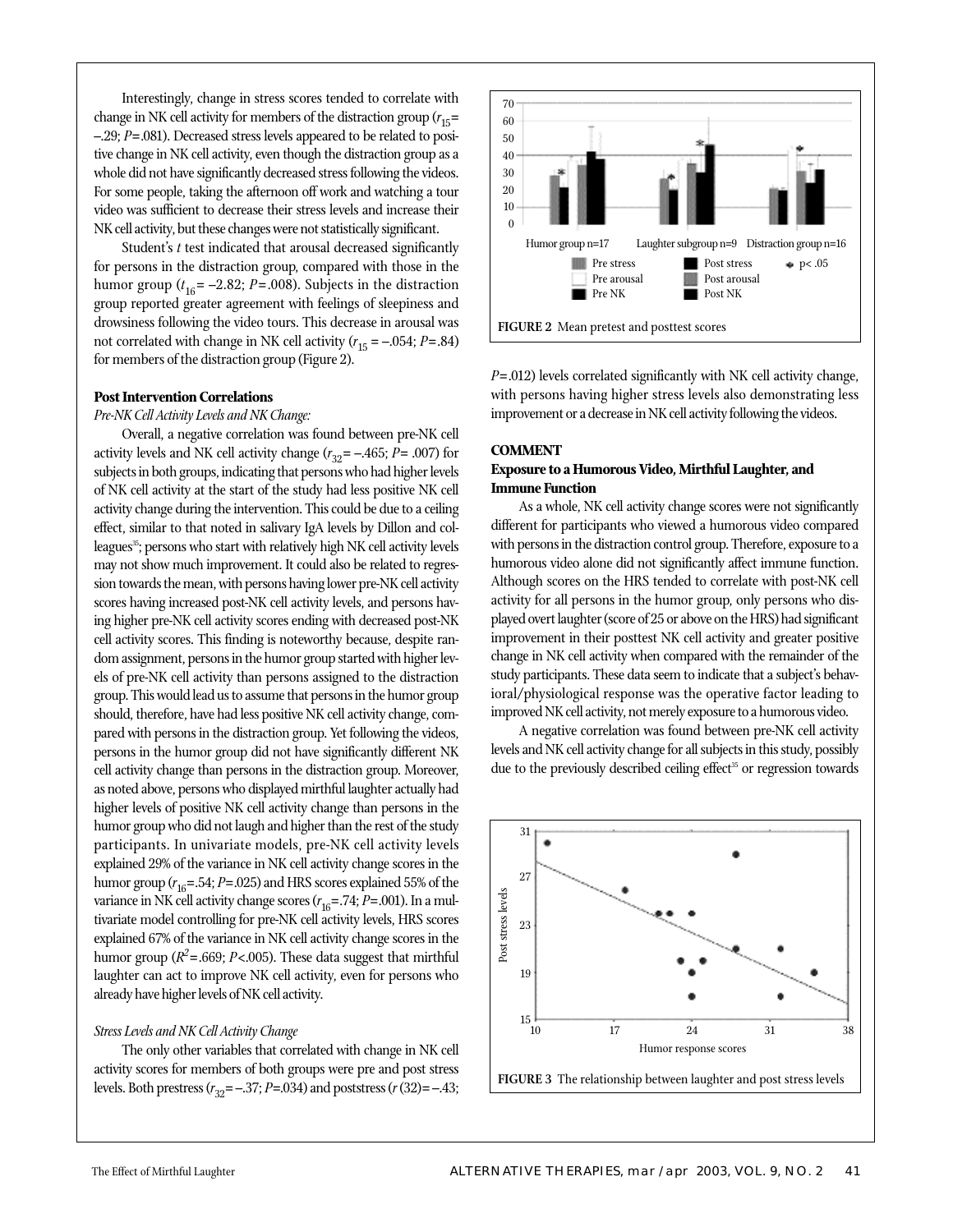the HRS, correlated with decreased stress scores following the humorous video (Figure 3). As mirthful laughter was not significantly correlated with preintervention stress, or change in stress scores, the findings concerning laughter and stress levels were probably not affected by the between-group differences in preintervention stress. The reduction of stress following mirthful laughter found in this study is supported by previous findings. A study of dental patients and stress found that patients who joked and laughed before dental surgery reported less psychological stress.<sup>19</sup> In another study, subjects who were exposed to a brief period of mirthful laughter had significantly reduced anxiety compared with their

icant increases in NK cell activity in both men and women.

**Stress**

**Use of Humor as a Complementary Intervention to Reduce**

The results from this study indicate that exposure to a humorous stimulus can significantly decrease self-reported stress levels. However, the results should be viewed with some caution. Unfortunately, despite randomization, persons in the humor group reported higher levels of preintervention stress than persons in the

the mean. Persons who started out with relatively high NK cell activity levels tended to have decreased NK cell activity following the videos. As noted before, despite random assignment, persons in the humor group started with higher levels of pre-NK cell activity than persons assigned to the distraction group. If the effects of pre-NK cell activity levels on NK cell activity change were the major factor in this study, persons in the humor group should have had less positive NK cell activity change overall, compared with persons in the distraction group. Yet following the videos, persons in the humor group who displayed mirthful laughter had higher levels of positive NK cell activity change than all other persons in the study. As demonstrated by the multiple regression results, the effect of mirthful laughter was greater than the effect of pre-NK cell activity levels on NK cell activity change for persons in the humor group. These findings of improved NK cell activity following a brief period of laughter in women add further support to similar findings by Berk and colleagues,<sup>31,41</sup> who found that men exposed to a humorous video had significant increases in NK cell activity. Taken together with the results of this study, there is evidence to support that a brief period of laughter can lead to statistically signif-

pretest scores.<sup>21</sup> Finally, a study of the effects of mirthful laughter on physiological measures of stress found that cortisol decreased more rapidly in persons who laughed compared with persons in the control group.29,31 As evidenced by this study, it appears that a brief

distraction group, and overall, persons with higher preintervention stress scores had greater decreases in stress following the videos. This could have influenced the change in stress findings for the humor group. However, increased mirthful laughter, as measured on design, the use of control samples to document NK cell activity assay reliability during each day of the study, and the primary researcher remaining blind to subject assignment.

The sample size was limited by practical considerations of time, lab space, and funding. An additional limitation was the betweengroup differences at baseline that persisted despite randomization to groups. A larger sample may have avoided this problem and increased the power of some of the correlations found in this study.

Strong points in this study include the use of an experimental

**Strengths, Limitations, and Recommendations**

stressed may not have been able to respond positively to either the distraction or humorous video. However, preintervention stress did not significantly correlate with HRS scores for persons in the humor group, so it cannot be assumed that higher stress levels led to decreased mirthful laughter in these subjects. Subjects with higher stress levels may have had higher levels of cortisol and other stress hormones, and several studies have documented the negative relationship between cortisol levels and NK cell activity.<sup>5459</sup> Therefore, baseline levels of stress hormones may have affected the subjects' physiological response to the videos, but as stress hormones were

not measured in this study, this mechanism is speculative.

Members of the humor group had significantly decreased stress levels following the video, and those who displayed mirthful laughter also had significantly higher postintervention NK cell activity. However, it cannot be assumed that change in stress was related to the improved NK cell activity for these subjects, because a change in stress scores did not significantly correlate with change in NK cell activity for subjects in the humor group. Therefore, when using a humorous video as an intervention, one cannot assume that change in stress scores following the video indicates that the subjects also have improved immune function. In this study, only those subjects with a score of 25 or above on the HRS had significantly improved NK cell activity, and humor response scores were the strongest predictor of NK cell activity change in the humor group. It appears that the amount of mirthful laughter was the major contributing factor for the increased immune function seen in these subjects, rather than decreased stress levels.

The Humor Response Scale (HRS) was a new instrument designed for this study. Although it was useful in quantifying laughter in this study, the results were dependent on the real-time observations of 1 person. Recommendations for future work with this instrument include videotaping the subjects so as to have a record of the subject responses, and rate the subject responses from the video. This would allow the researcher to have more time to rate individual subject responses, and provide a permanent copy of the subject responses. In addition, only persons in the humor group were observed in this study so it was not possible to control for the possible confound of mirthful laughter in the control group. Future studies would benefit by having information on how subjects in both groups perceive the videos.

While some subjects who were exposed to the humorous video did not respond with mirthful laughter and did not have increased NK cell activity, this might not really represent the normal humor responses of these individuals. It must be acknowledged that a controlled research project, which involves monitoring and invasive testing, can never adequately duplicate the humor responses that may take place

# **Stress and Immune Function**

Higher levels of both preintervention stress and postintervention stress correlated with less positive change in NK cell activity, no matter which group the subjects were in. Subjects who were very

period of mirthful laughter may reduce psychological and physiological measures of stress for an indeterminate amount of time.

42 ALTERNATIVE THERAPIES, MAR/APR 2003, VOL. 9, NO. 2 The Effect of Mirthful Laughter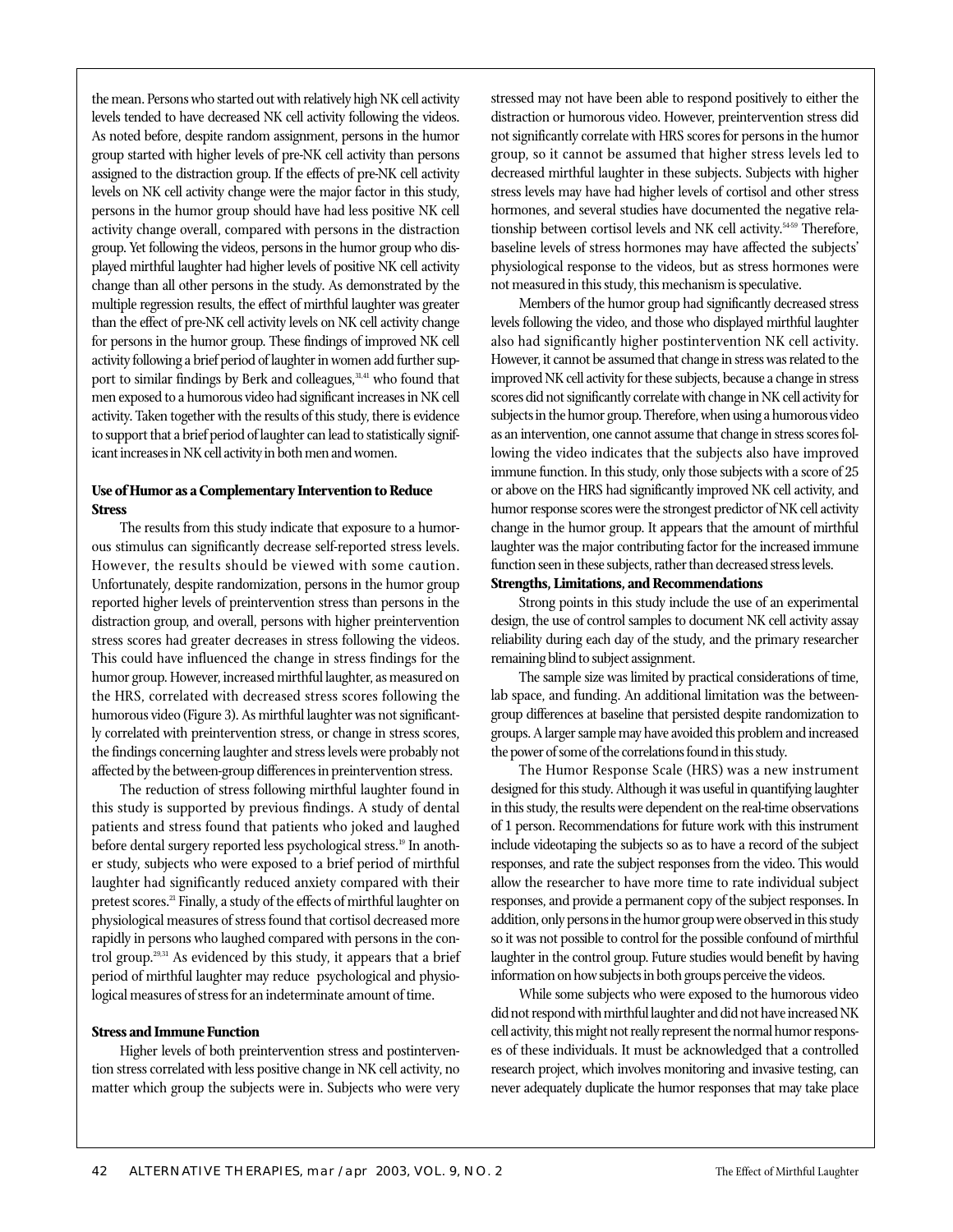when a person is naturally exposed to a humorous stimulus in real life. Watching a humorous video with friends and family in a familiar setting would probably produce more laughter than watching the same video with a group of strangers in an invasive experimental setting. A more natural setting for movie viewing, such as a darkened movie theater, may have helped stimulate a more natural laughter response. Unfortunately, this would have made observation of humor responses very difficult. Having a larger number of people watching the humorous video at the same time could have led to increased laughter responses.<sup>60</sup> Still, the use of small video viewing groups was necessary because of the need to limit numbers of NK cell samples collected at one time. Therefore, while the humor methodology used in this study probably limited a natural humor response, these limitations were necessary for data collection. While this limitation does not affect the internal validity of this study, it does serve to make the intervention less effective than it might have been in a more natural setting.

The use of tour videos as a neutral control stimulus was somewhat problematic. Anecdotal comments from subjects in the distraction group suggest that while some persons found the distraction videos boring, others found them relaxing, enjoyable, and even funny. White and Camarena<sup>21</sup> reported similar problems with their study of laughter and stress. They used a National Geographic video as a neutral stimulus, and found that even subjects in the control group had decreased stress following the control video. It appears that almost nothing can be a completely neutral stimulus in this type of research.

#### **CONCLUSION**

Humor appeals to both non-healthcare professionals and healthcare professionals alike. It seems almost intuitive that laughter can make one feel better, and therefore might help one recover. Humor workshops are being produced and marketed around the country, often in conjunction with a stress reduction or self-healing focus.<sup>7,15,23,61</sup> Articles in the consumer literature and even some professional literature suggest that the effects of humor on immune function have been documented by empirical research and are therefore commonly accepted. The work of Cousins,<sup>62</sup> Fry,<sup>9,16,63-66</sup> Berk,<sup>28-31,41,67</sup> or the field of PNI research in general are frequently cited as supporting the role of humor in healing. However, as the review of research literature noted, few studies adequately document the effects of laughter on the immune system, and no controlled studies document the effect of laughter on health outcomes. Therefore, more research is needed before broad claims for the effect of humor on healing can be made.

The results of this study support a number of basic PNI assumptions. The negative effects of stress and arousal upon immune function were supported, as persons with increased arousal levels had lower levels of NK cell activity at baseline, and persons with increased stress levels had less positive NK cell activity change following the interventions. In addition, the beneficial effects of exposure to a humorous stimulus on self-reported stress were supported, as persons viewing the humorous video reported significantly decreased stress following the video, compared with the participants in the distraction group. Taken with previous studies that document the effect of laughter on stress, it appears that a brief period of mirthful laughter may be a quick and effective method to reduce stress levels. However, more research is needed to determine the duration of the stress reduction effect and if the effect is cumulative over time.

Another finding of this study was the apparent relationship between mirthful laughter and improved NK cell activity. Because of the role of NK cells in viral illness and various types of cancer, the ability to significantly increase NK cell activity in a brief period of time using a noninvasive method could be clinically important. The use of humor to stimulate laughter could be an effective complementary therapy to decrease stress and improve NK cell activity in persons with viral illness or cancer.

Finally, because this study was limited to healthy women, the results should not be generalized to other populations. More research is needed to determine if laughter would have the same effect on a person who has an acute or chronic illness. In addition, the results of this study only apply to the time immediately following a brief period of laughter. More research is needed to determine the effects of a longer period of laughter, how long the effects last, and whether the effects are cumulative.

#### **Acknowledgement**

Funding for this study was provided by Lambda Sigma Chapter of Sigma Theta Tau International and Indiana State University Research Committee. Lab space and equipment were provided by Indiana University–Terre Haute Center for Medical Education.

#### **References**

- 1. Herbert T, Cohen S. Depression and immunity: A meta-analytic review. *Psychol Bull*. 1993;113(3):472-486.
- 2. Solomon G. Psychoneuroimmunologic approaches to research on AIDS. *Ann NY Acad Sci.* 1987;494:628-636.
- 3. Zeller J, McCain N, Swanson B. Psychoneuroimmunology: an emerging framework for nursing research. *J Adv Nurs.* 1996;23:657-664.
- 4. Bennett M, Lengacher C. Design and testing of the Complementary Therapy Rating Scale. *Altern Health Pract.* 1998;4(3):179-198.
- 5. Doskoch P. Happily ever laughter. *Psychol Today.* 1996;29(4):32. 6. Meyer M. Laughter: It's good medicine. *Better Homes Gardens*. 1997;74(4):72-76.
- 
- 7. Traynor D. Laugh it off. *Am Fitness.* 1997;15(3):56-58.
- 8. Bakerman H. Humor as a nursing intervention. *Axon.* 1997;18(3):56-61. 9. Fry W. The physiologic effects of humor, mirth, and laughter. *JAMA.* 1992;267(13):1857-1858.
- 10. Erdman L. Laughter therapy for patients with cancer. *Oncol Nurs Forum*. 1991;18(8):1359-1363.
- 11. Gilligan B. A positive coping strategy: humor in the oncology setting. *Prof Nurse*. 1993;8(4):231-233.
- 12. Rosenberg L. A qualitative investigation of the use of humor by emergency personnel as a strategy for coping with stress. *J Emerg Nurs.* 1991;17:197-203.
- 13. Simon J. Humor and its relationship to perceived health, life satisfaction, and morale in older adults. *Issues Ment Health Nurs.* 1990;11(1):17-31.
- 14. Solomon J. Humor and aging well. *Am Behav Sci.* 1996;39(3):249.
- 15. Wooten P. Humor: an antidote for stress. *Holist Nurs Pract.* 1996;10(2):49-56.
- 16. Fry W. The biology of humor. *Humor: Int J Humor Res.* 1994;7(2):111-126.
- Adams E, McGuire F. Is laughter the best medicine? A study of the effects of humor on perceived pain and affect. *Activ Adapt Aging.* 1986;8(3-4):157-175.
- 18. Hudak D, Dale A, Hudak M, DeGood D. Effects of humorous stimuli and sense of humor on discomfort. *Psychol Rep.* 1991;69(3):779-786.
- 19. Trice A, Price J. Joking under the drill: a validity study of the Coping Humor Scale. *J Soc Beh Pers .*1986;1(2):265-266.
- 20. White S, Camarena P. Laughter as a stress reducer in small groups. *Humor: Int J Humor Res.* 1989;2(1):73-79.
- 21. White S, Winzelberg A. Laughter and stress. *Humor: Int J Humor Res.* 1992;5(4):343-355.
- 22. MacHovec F. Humor in therapy. *Psychother Priv Prac.* 1991;9(1):25-33.
- 23. Martinez J. *The Role of Empathic Humor in Counteracting Burnout and Promoting Renewal: The Development and Implementation of a Personal Growth Workshop.* Boston, Mass: University of Massachusetts; 1989.
- 24. Metcalf C. Humor, life, and death. *Oncol Nurs Forum.* 1987;14(4):19-21.
- 25. Sullivan J, Deane D. Humor and health.*J Gerontol Nurs.* 1988;14(1):20-24.
- 26. Long P. Laugh and be well? *Psychol Today.* 1987;21(10):28-29.
- 27. Berk L, Tan S, Eby B, Carmons M, Vorce D. Modulation of human natural killer cells by cate-